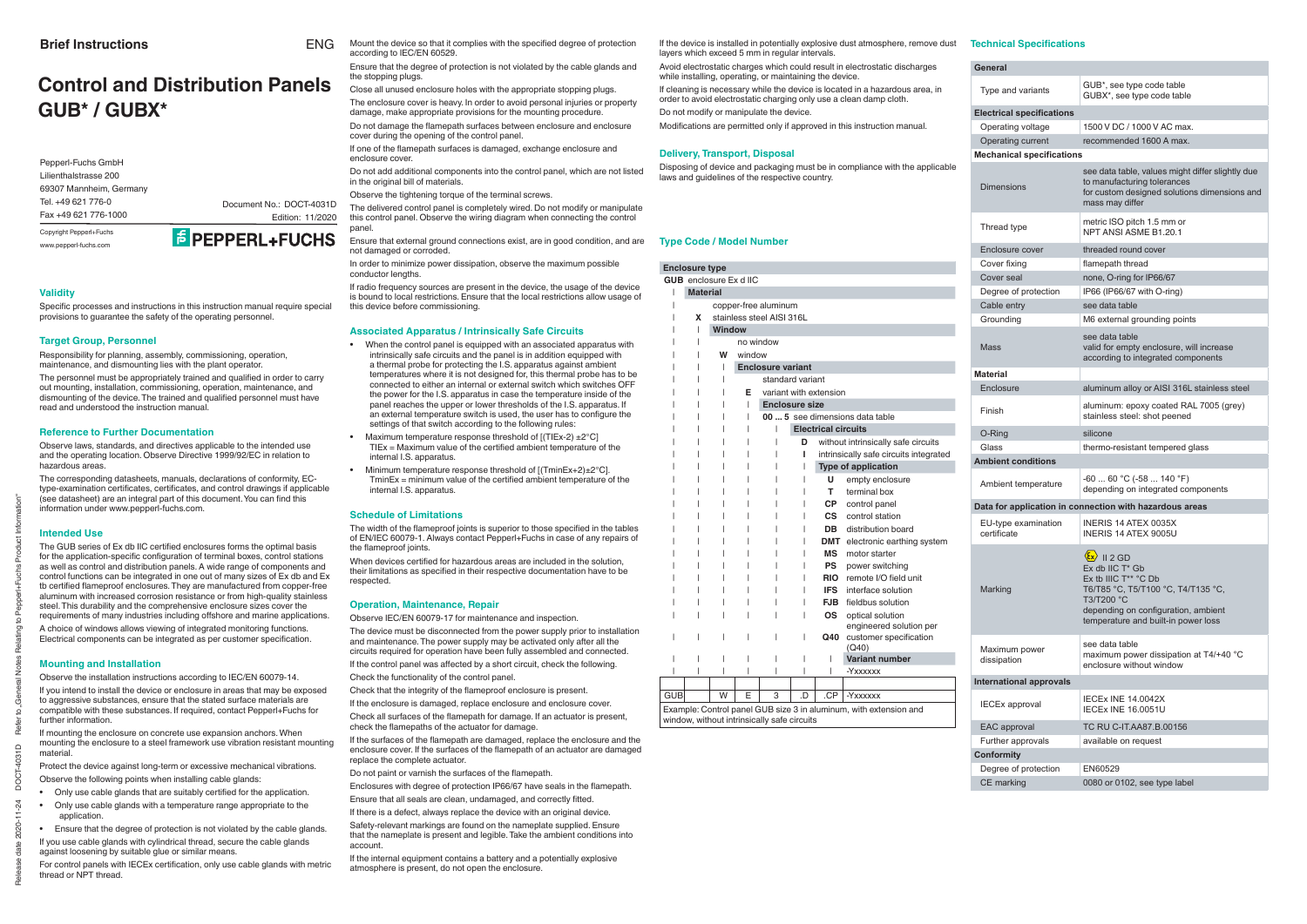### **Class of Temperature / Ambient Temperature for Cable Entries and Cable**

Only use cable entries and cables suitable for the class of temperature / ambient temperature as reported in the following table.

| <b>Max.</b> ambient                                |                                         |                                |                                    | <b>Class of temperature</b><br>type of protection Ex d IIA, IIB, IIC |                                               |
|----------------------------------------------------|-----------------------------------------|--------------------------------|------------------------------------|----------------------------------------------------------------------|-----------------------------------------------|
| temperature<br>$\overline{\Gamma}$ <sup>°</sup> C] | T <sub>6</sub><br>$\Gamma$ <sup>c</sup> | T <sub>5</sub><br>$\lceil$ °C] | <b>T4</b><br>$\Gamma$ <sup>c</sup> | T <sub>3</sub><br>without window<br>$\lceil$ °C]                     | T <sub>3</sub><br>with window<br>$\lceil$ °C] |
| 40                                                 | n.a.                                    | n.a.                           | 110                                | 150                                                                  | 140                                           |
| 50                                                 | n.a.                                    | n.a.                           | 110                                | 150                                                                  | 140                                           |
| 60                                                 | n.a.                                    | 90                             | 110                                | 150                                                                  | 150                                           |
| 70                                                 | n.a.                                    | 90                             | 110                                | 160                                                                  | 150                                           |
| 80                                                 |                                         | 90                             | 115                                | 160                                                                  | 150                                           |

Connection with cables suitable for the above mentioned temperatures.

# **Comparative Table Marking / Thread of the Cable Entry**

Threaded entries in the enclosures are identified by the following coding:

|                         |                     | Markings according to the requirements of IEC 60079-1 clause 13.2 |               |
|-------------------------|---------------------|-------------------------------------------------------------------|---------------|
| $00 C = 1/4"$ ISO228    | $00 N = 1/4" NPT$   | $00 M = M12 \times 1.5$                                           | $9PG = PG9$   |
| $1 C = 1/2$ " ISO 228   | $0 N = 3/8" NPT$    | $0 M = M16 \times 1.5$                                            | $11PG = PG11$ |
| $3 C = 1" ISO 228$      | $1 N = 1/2" NPT$    | $1 M = M20 \times 1.5$                                            | $13PG = PG13$ |
| $00 G = 1/4" ISO 7/1$   | $2 N = 3/4" NPT$    | $2 M = M25 \times 1.5$                                            | $16GP = PG16$ |
| $0 G = 3/8" ISO 7/1$    | $3 N = 1" NPT$      | $3 M = M32 \times 1.5$                                            | $21PG = PG21$ |
| $1 G = 1/2" ISO 7/1$    | $4 N = 1 1/4$ " NPT | $4 M = M40 \times 1.5$                                            | $29PG = PG29$ |
| $2 G = 3/4" ISO 7/1$    | $5 N = 1 1/2$ " NPT | $42 M = M42 \times 1.5$                                           | $36PG = PG36$ |
| $3 G = 1" ISO 7/1$      | $6 N = 2" NPT$      | $5 M = M50 \times 1.5$                                            | $42PG = PG42$ |
| $4 G = 1 1/4" ISO 7/1$  | $7 N = 21/2" NPT$   | $6 M = M63 \times 1.5$                                            | $48PG = PG48$ |
| $5 G = 1 1/2$ " ISO 7/1 | $8 N = 3 " NPT$     | $7 M = M75 \times 1.5$                                            |               |
| $6 G = 2" ISO 7/1$      | $9 N = 4" NPT$      | $8 M = M85 \times 1.5$                                            |               |
| $7 G = 2 1/2$ " ISO 7/1 |                     | $9 M = M110 \times 1.5$                                           |               |
| $8 G = 3" ISO 7/1$      |                     |                                                                   |               |
| $9 G = 4" ISO 7/1$      |                     |                                                                   |               |

"G" means also equivalent type according UNI6125 or EN10266-2 Example: diameter of the hole Ref. 2 M = thread M25 x 1.5

### **Legend**

Mass is valid for empty enclosure, it will increase according to integrated components and cable glands For custom designed solutions, such as for different termperature ranges, dimensions and mass may differ

### **Cable Entries max. Quantity per SizeGUB\* and GUBX\***

|             | Cover           |            |      |                | Faces A  D     | <b>Bottom</b>  |                |                |                          |                          |            |                |                         |                          |                          |
|-------------|-----------------|------------|------|----------------|----------------|----------------|----------------|----------------|--------------------------|--------------------------|------------|----------------|-------------------------|--------------------------|--------------------------|
| <b>Type</b> | M <sub>12</sub> | <b>M20</b> | M25  | M32            | <b>M42</b>     | <b>M50</b>     | <b>M63</b>     | <b>M75</b>     | <b>M85</b>               | M110                     | <b>M20</b> | M25            | M32                     | <b>M42</b>               | <b>M50</b>               |
|             | 1/4"            | $1/2$ "    | 3/4" | 1 <sup>0</sup> | $1 - 1/4$      | $1 - 1/2$ "    | 2 <sup>0</sup> | $2 - 1/2"$     | 3"                       | 4"                       | 1/2"       | 3/4"           | 1"                      | $1 - 1/4"$               | $1 - 1/2"$               |
| GUB*00*     |                 | 4          | 3    | $\overline{2}$ |                |                |                |                | $\overline{\phantom{a}}$ |                          | 2          | 2              |                         | $\overline{\phantom{a}}$ | $\overline{\phantom{a}}$ |
| GUB*0*      |                 | 6          | 5    | 3              | $\overline{2}$ | $\overline{2}$ |                |                | $\overline{a}$           | -                        | 4          | 3              |                         | $\overline{\phantom{a}}$ | $\overline{\phantom{a}}$ |
| GUB*0H*     |                 | 10         | 8    | $\overline{4}$ | 3              | $\overline{2}$ | 1              |                | f.                       |                          | 4          | 3              | $\mathbf{1}$            | $\overline{\phantom{a}}$ | $\overline{\phantom{a}}$ |
| GUB*1*      | $\overline{2}$  | 8          | 8    | 5              | $\overline{2}$ | $\overline{2}$ | $\overline{2}$ |                |                          |                          | 6          | $\overline{4}$ | $\overline{c}$          | $\overline{1}$           | ٠                        |
| GUB*1H*     | 2               | 12         | 10   | 5              | 4              | 4              | $\overline{c}$ |                |                          |                          | 6          | 4              | $\overline{\mathbf{c}}$ | 1                        | 1                        |
| GUB*1PF*    |                 | 8          | 6    | 3              | $\overline{2}$ | $\overline{2}$ | $\overline{1}$ | $\overline{a}$ | $\overline{\phantom{a}}$ |                          | 4          | 3              | $\overline{1}$          | $\overline{1}$           | ٠                        |
| GUB*2*      | 3               | 10         | 10   | 6              | 3              | 3              | 2              | $\overline{c}$ | $\overline{\phantom{a}}$ | $\overline{\phantom{a}}$ | 10         | 8              | 4                       | $\overline{c}$           | 2                        |
| GUB*3*      | 3               | 20         | 15   | 10             | 6              | 5              | 3              | $\overline{2}$ | $\overline{2}$           |                          | 10         | 8              | $\overline{4}$          | $\overline{2}$           | $\overline{2}$           |
| GUB*3L*     | 8               | 30         | 25   | 15             | 8              | 8              | 5              | 3              | $\overline{2}$           |                          | 20         | 12             | 10                      | 4                        | 4                        |
| GUB*4*      | 10              | 45         | 35   | 20             | 14             | 10             | 8              | 5              | 3                        |                          | 25         | 15             | 11                      | 5                        | 5                        |
| GUB*4A*     | 10              | 28         | 20   | 12             | 10             | 5              | 4              | 3              | 3                        | $\overline{\phantom{a}}$ | 25         | 15             | 11                      | 5                        | 5                        |
| GUB*5*      | 12              | 70         | 60   | 35             | 20             | 15             | 12             | 6              | 5                        | 3                        | 35         | 20             | 18                      | 6                        | 6                        |

Metric ISO pitch 1.5mm, NPT ANSI ASME B1.20.1

Table shows drilling pattern for ambient temperature range -20 … +60 °C. For lower temperatures please contract Pepperl+Fuchs For types of cable glands and combination of different gland sizes please contact Pepperl+Fuchs

Dimension values see data table.

Real values might differ slightly due to manufacturing tolerances.

Dimensions are valid for standard enclosures and IP66 variants only.

Image and drawing are generic for this device type and may deviate from the specific variant.

| ı |  |
|---|--|
|   |  |

| Legend      |                                                 |
|-------------|-------------------------------------------------|
| A           | Height                                          |
| B           | Width                                           |
| C           | Depth                                           |
| D           | Internal height                                 |
| E           | Internal width                                  |
| F           | Internal depth to surface mounting plate        |
| G           | Mounting holes distance, vertical               |
| H           | Mounting holes distance, horizontal             |
| J           | Mounting holes diameter                         |
| K           | Maximum external dimension of mounting brackets |
|             | Diameter threaded cover                         |
|             | Diameter circular window (window variants only) |
| M           | Diameter mounting aperture                      |
| $[A]$ $[D]$ | Cable entry faces                               |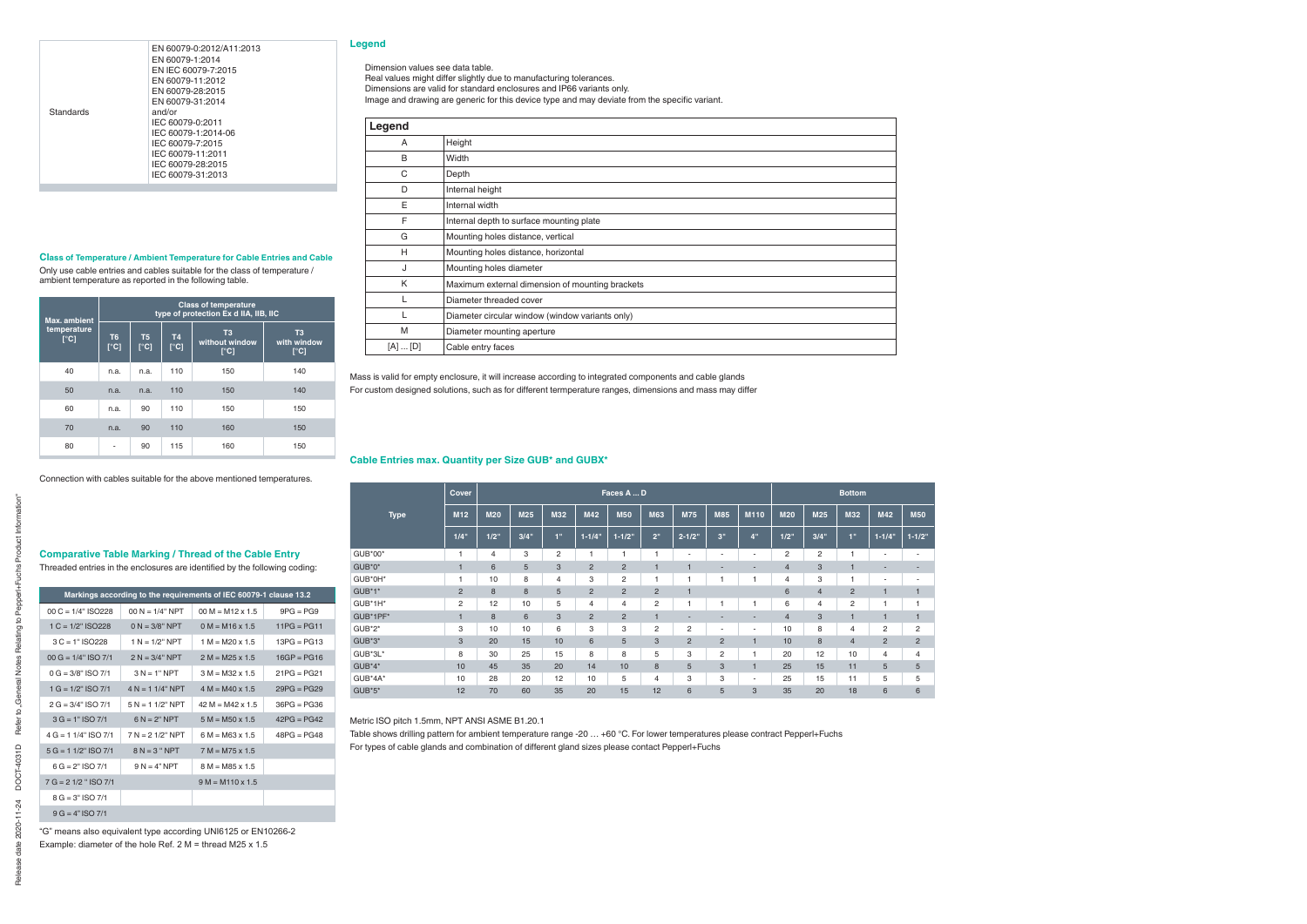

### **Dimensions GUBW\***





# **Variant-Specific Data GUB\***

## **Dimensions GUBE\***

| <b>Type</b>        |     | <b>External dimensions</b> | [mm] |     | <b>Internal dimensions</b><br>[mm] |     |     | <b>Mountina</b><br>[mm] |     |    | <b>Diameter</b><br>[mm] |     | <b>Mounting</b><br><b>brackets</b> | <b>Mass</b><br>[kg] | Max. power<br>dissipation<br>at T4/+40 $\degree$ C |
|--------------------|-----|----------------------------|------|-----|------------------------------------|-----|-----|-------------------------|-----|----|-------------------------|-----|------------------------------------|---------------------|----------------------------------------------------|
|                    | A   | B                          | C    | K   | D                                  | E   | F.  | G                       | н   | ы  |                         | M   | quantity                           |                     | [W]                                                |
| GUB00*             | 119 | 119                        | 137  | 166 | 92                                 | 92  | 102 | 145                     | 95  | 8  | 112                     | 97  | 2                                  | $\overline{2}$      | 48                                                 |
| GUB0*              | 150 | 150                        | 145  | 200 | 125                                | 125 | 117 | 178                     | 125 | 8  | 136                     | 114 | 2                                  | 3.5                 | 78                                                 |
| GUB0H*             | 150 | 150                        | 185  | 200 | 125                                | 125 | 150 | 178                     | 125 | 8  | 136                     | 114 | 2                                  | 4.5                 | 91                                                 |
| GUB1*              | 202 | 202                        | 155  | 255 | 170                                | 170 | 110 | 228                     | 178 | 10 | 189                     | 163 | 2                                  | 6.4                 | 122                                                |
| GUB1H*             | 202 | 202                        | 200  | 255 | 170                                | 170 | 150 | 228                     | 178 | 10 | 189                     | 163 | $\overline{2}$                     | 7.6                 | 143                                                |
| GUB1PF*            | 176 | 176                        | 139  | 220 | 150                                | 150 | 105 | 196                     | 154 | 10 | 170                     | 147 | $\overline{2}$                     | 6.4                 | 95                                                 |
| GUB <sub>2</sub> * | 250 | 250                        | 160  | 305 | 225                                | 225 | 112 | 275                     | 232 | 10 | 231                     | 206 | 4                                  | 8.5                 | 181                                                |
| GUB <sub>3</sub> * | 260 | 260                        | 215  | 310 | 228                                | 228 | 169 | 285                     | 228 | 10 | 231                     | 206 | $\overline{4}$                     | 11.5                | 222                                                |
| GUB3L*             | 360 | 360                        | 238  | 430 | 325                                | 325 | 183 | 395                     | 318 | 10 | 348                     | 320 | 4                                  | 21                  | 293                                                |
| GUB4* (-20 °C)     | 450 | 450                        | 305  | 525 | 410                                | 410 | 227 | 485                     | 410 | 10 | 437                     | 406 | $\overline{4}$                     | 43.5                | 466                                                |
| GUB4*              | 450 | 450                        | 305  | 525 | 410                                | 410 | 215 | 485                     | 410 | 10 | 437                     | 406 | 4                                  | 53.5                | 466                                                |
| GUB4A* (-20 °C)    | 450 | 450                        | 235  | 525 | 410                                | 410 | 157 | 485                     | 410 | 10 | 437                     | 406 | $\overline{4}$                     | 38                  | 400                                                |
| GUB4A*             | 450 | 450                        | 235  | 525 | 410                                | 410 | 145 | 485                     | 410 | 10 | 437                     | 406 | 4                                  | 48                  | 400                                                |
| GUB5*              | 555 | 555                        | 400  | 647 | 514                                | 514 | 266 | 595                     | 500 | 14 | 546                     | 504 | $\overline{4}$                     | 80                  | 749                                                |

# **Variant-Specific Data GUBW\***

| <b>Type</b>      |     | <b>External dimensions</b> | [mm] |     | <b>Internal dimensions</b><br>[mm] |     |     | <b>Mounting</b><br>[mm] |     |    | Diameter<br>[mm] |     | <b>Mounting</b><br><b>brackets</b> | <b>Mass</b><br>[kg] | Max. power<br>dissipation<br>at T4/+40 $\degree$ C |
|------------------|-----|----------------------------|------|-----|------------------------------------|-----|-----|-------------------------|-----|----|------------------|-----|------------------------------------|---------------------|----------------------------------------------------|
|                  | Α   | B                          | C    | K   | D                                  | E   | Е   | G                       | н   | ы  |                  | M   | quantity                           |                     | [W]                                                |
| GUBW00*          | 119 | 119                        | 121  | 166 | 92                                 | 92  | 85  | 145                     | 95  | 8  | 64               | 97  | 2                                  | 2.1                 | 48                                                 |
| GUBW0*           | 150 | 150                        | 135  | 200 | 125                                | 125 | 105 | 178                     | 125 | 8  | 79               | 114 | $\overline{2}$                     | 3.6                 | 78                                                 |
| GUBW0H*          | 150 | 150                        | 171  | 200 | 125                                | 125 | 137 | 178                     | 125 | 8  | 79               | 114 | 2                                  | 4.6                 | 91                                                 |
| GUBW1*           | 202 | 202                        | 134  | 255 | 170                                | 170 | 95  | 228                     | 178 | 10 | 121              | 163 | $\overline{2}$                     | 6.3                 | 122                                                |
| GUBW1H*          | 202 | 202                        | 176  | 255 | 170                                | 170 | 135 | 228                     | 178 | 10 | 121              | 163 | 2                                  | 7.5                 | 143                                                |
| GUBW2*           | 250 | 250                        | 140  | 305 | 225                                | 225 | 93  | 275                     | 232 | 10 | 160              | 206 | $\overline{4}$                     | 9                   | 95                                                 |
| GUBW3*           | 260 | 260                        | 193  | 310 | 228                                | 228 | 150 | 285                     | 228 | 10 | 160              | 206 | 4                                  | 11                  | 181                                                |
| GUBW3L*          | 360 | 360                        | 219  | 430 | 325                                | 325 | 160 | 395                     | 318 | 10 | 260              | 320 | $\overline{4}$                     | 22                  | 222                                                |
| GUBW4* (-20 °C)  | 450 | 450                        | 281  | 525 | 410                                | 410 | 203 | 485                     | 410 | 10 | 260              | 406 | 4                                  | 44                  | 293                                                |
| GUBW4*           | 450 | 450                        | 281  | 525 | 410                                | 410 | 203 | 485                     | 410 | 10 | 260              | 406 | $\overline{4}$                     | 51                  | 466                                                |
| GUBW4A* (-20 °C) | 450 | 450                        | 211  | 525 | 410                                | 410 | 133 | 485                     | 410 | 10 | 260              | 406 | 4                                  | 39                  | 466                                                |
| GUBW4A*          | 450 | 450                        | 211  | 525 | 410                                | 410 | 133 | 485                     | 410 | 10 | 260              | 406 | $\overline{4}$                     | 46                  | 400                                                |
| GUBW5*           | 555 | 555                        | 400  | 647 | 514                                | 514 | 275 | 595                     | 500 | 14 | 260              | 504 | 4                                  | 80                  | 749                                                |

| <b>Type</b>      |     | <b>External dimensions</b> | [mm] |     | <b>Internal dimensions</b><br>[mm] |     |     | <b>Mounting</b><br>[mm] |     |    | <b>Diameter</b><br>[mm] |     | <b>Mounting</b><br>brackets. | <b>Mass</b><br>[kg] | <b>Max.</b> power<br>dissipation<br>at T4/+40 $^{\circ}$ C |
|------------------|-----|----------------------------|------|-----|------------------------------------|-----|-----|-------------------------|-----|----|-------------------------|-----|------------------------------|---------------------|------------------------------------------------------------|
|                  | A   | B                          | c    | ĸ   | D                                  | E   | F   | G                       | н   |    |                         | M   | quantity                     |                     | [W]                                                        |
| GUBE0*           | 150 | 150                        | 252  | 200 | 125                                | 125 | 224 | 178                     | 125 | 8  | 136                     | 114 | $\overline{2}$               | 3.3                 | 111                                                        |
| GUBE0H*          | 150 | 150                        | 292  | 200 | 125                                | 125 | 255 | 178                     | 125 | 8  | 136                     | 114 | $\overline{2}$               | 4.8                 | 125                                                        |
| GUBE1*           | 202 | 202                        | 301  | 255 | 170                                | 170 | 255 | 228                     | 178 | 10 | 189                     | 163 | 2                            | 9.1                 | 185                                                        |
| GUBE1H*          | 202 | 202                        | 345  | 255 | 170                                | 170 | 299 | 228                     | 178 | 10 | 189                     | 163 | $\overline{2}$               | 10.4                | 206                                                        |
| GUBE2*           | 250 | 250                        | 340  | 305 | 225                                | 225 | 291 | 275                     | 232 | 10 | 231                     | 206 | 4                            | 13                  | 283                                                        |
| GUBE3*           | 260 | 260                        | 391  | 310 | 228                                | 228 | 345 | 285                     | 228 | 10 | 231                     | 206 | $\overline{4}$               | 15.2                | 323                                                        |
| GUBEB3L*         | 360 | 360                        | 405  | 430 | 325                                | 325 | 345 | 395                     | 318 | 10 | 348                     | 320 | 4                            | 32.5                | 405                                                        |
| GUBE3L*          | 360 | 360                        | 495  | 430 | 325                                | 325 | 435 | 395                     | 318 | 10 | 348                     | 320 | $\overline{4}$               | 35                  | 458                                                        |
| GUBE4* (-20 °C)  | 450 | 450                        | 545  | 525 | 410                                | 410 | 470 | 485                     | 410 | 10 | 437                     | 406 | 4                            | 59                  | 675                                                        |
| GUBE4*           | 450 | 450                        | 545  | 525 | 410                                | 410 | 457 | 485                     | 410 | 10 | 437                     | 406 | $\overline{4}$               | 69                  | 675                                                        |
| GUBE4A* (-20 °C) | 450 | 450                        | 475  | 525 | 410                                | 410 | 397 | 485                     | 410 | 10 | 437                     | 406 | 4                            | 54                  | 609                                                        |
| GUBE4A*          | 450 | 450                        | 475  | 525 | 410                                | 410 | 384 | 485                     | 410 | 10 | 437                     | 406 | $\overline{4}$               | 64                  | 609                                                        |



# **Variant-Specific Data GUBE\***